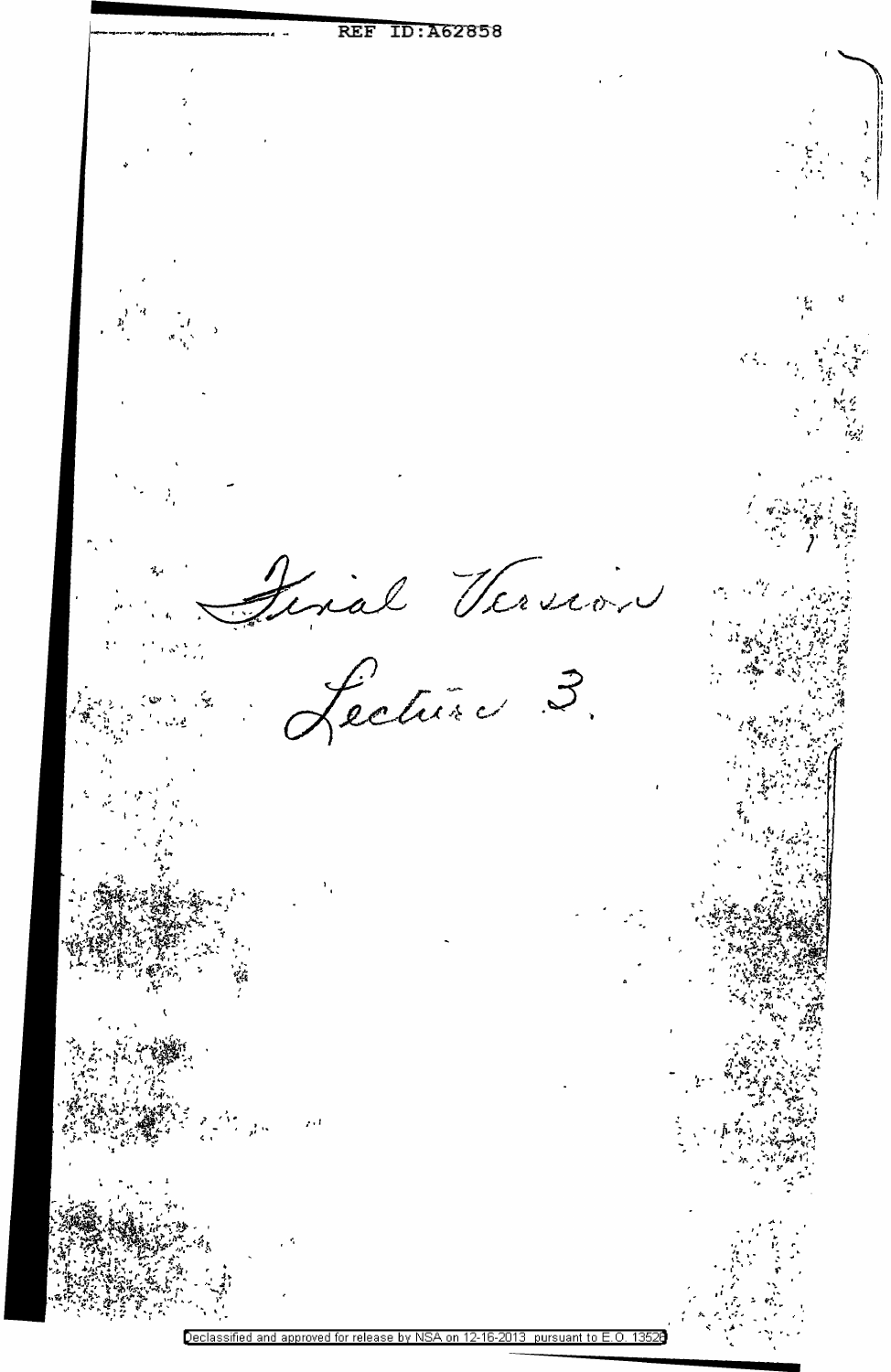

# LECTURE 3

Ĵ

Continuing with our survey of cryptologic history, the period of the American Revolution, in U.S. history, is naturally of considerable interest to us and warrants more than cursory treatment. Are you astonished to learn that the systems used by the American colonial forces and by the British regulars were almost identical? You shouldn't be, because the language and backgrounds of both were identical. In one case, in fact, they used the same dictionary as a code book; something which was almost inevitable because there were so few English dictionaries available. Here's a list of the sort of systems they used:

a. Simple, monoalphabetic substitution--easy to use and to change.

b. Monoalphabetic substitution with variants, by the use of a long key sentence. I'll show you presently an interesting example in Benjamin Franklin's system of correspondence with the elder Dumas.

c. The Vigenere cipher with repeating key.

d. Transposition ciphers of simple sorts.

e. Dictionaries employed as codebooks, with and without added encipherment. Two such were specially favored, one, Entick's 'New Spelling Dictionary", the other, Bailey's. Here I show a couple of pages from the former. To represent a word by code equivalent you simply indicated the page number, then whether Column 1 or Column 2 contained the word you wanted, and then the number of the word in the column. Thus: The word

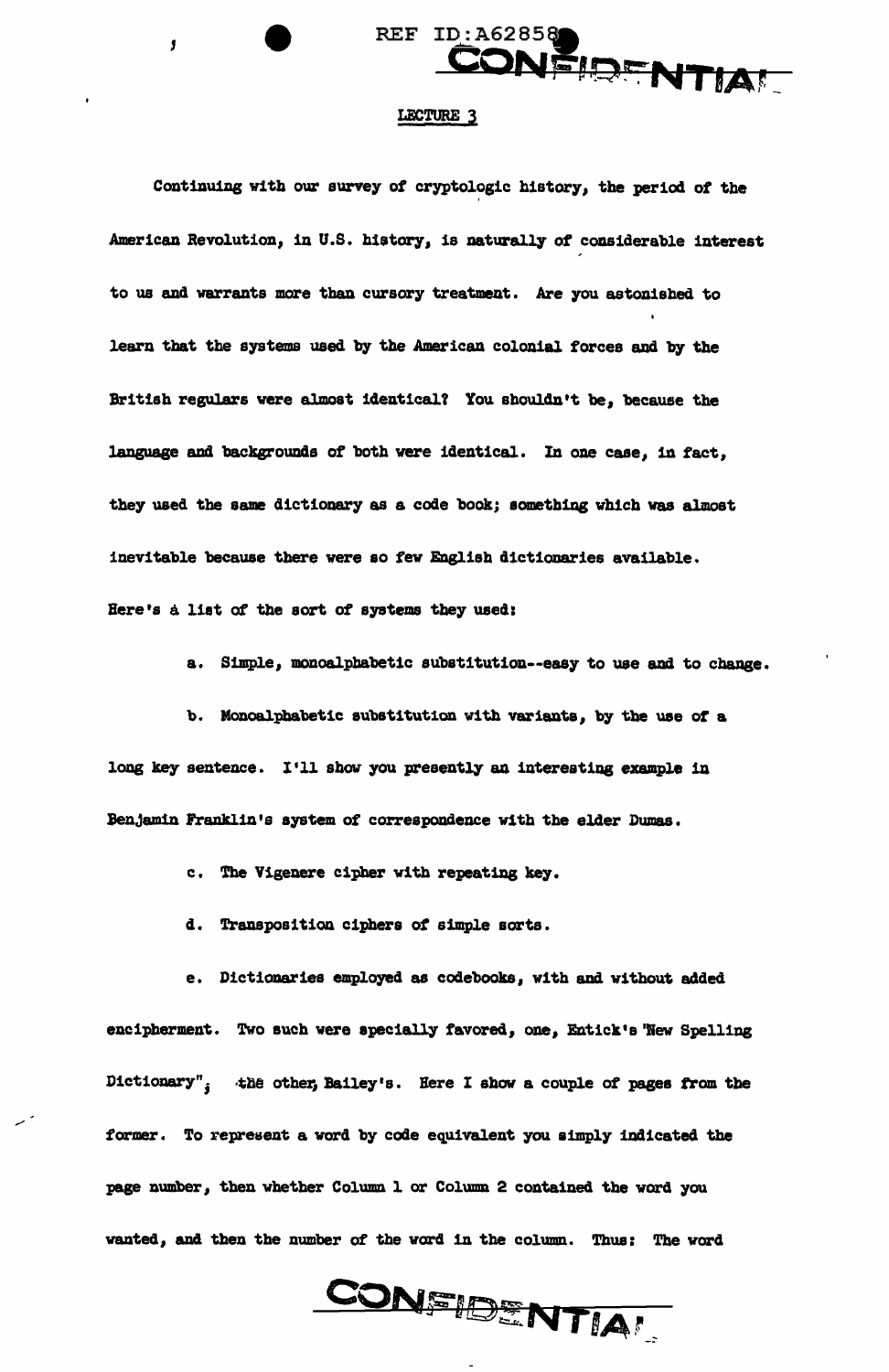"jacket" would be represented by  $178-2$ .

*t.* Small, specially compiled alphabetic 1-part codes of 698-789 items and code names; our old friend the syllabary or repertory of hoary old age with new dreaa.

g. Ordinary books, such as Blackstone's Commentaries, giving the page number, the line number and the letter number in the line, to build up letter-by-letter, by compound number, the word to be represented. Thus: 125-12-17 would indicate the 17th letter in the 12th line on page 125; it might be the letter  $T$ .

h. Secret inks.

i. Special designs or geometric figures, such as one I'll show you presently.

j. Various concealment methods, such as hollowing out a bullet and inserting messages written on very thin paper. Strictly speaking, however, this sort of strategem doesn't belong to the field of cryptology. But it's a good dodge, to be used in special cases.

I've mentioned that code or conventional names were used to represent the names of important persons and places in these American colonial and British cryptograms of the Revolution. Here are some examples of the sort *ot* names the British used as code zaames:

For American Generals - The names of the Apostles; for instance:

General Washington was "James" General Sullivan was "Matthew"

-2-

 $\mathbf{r}$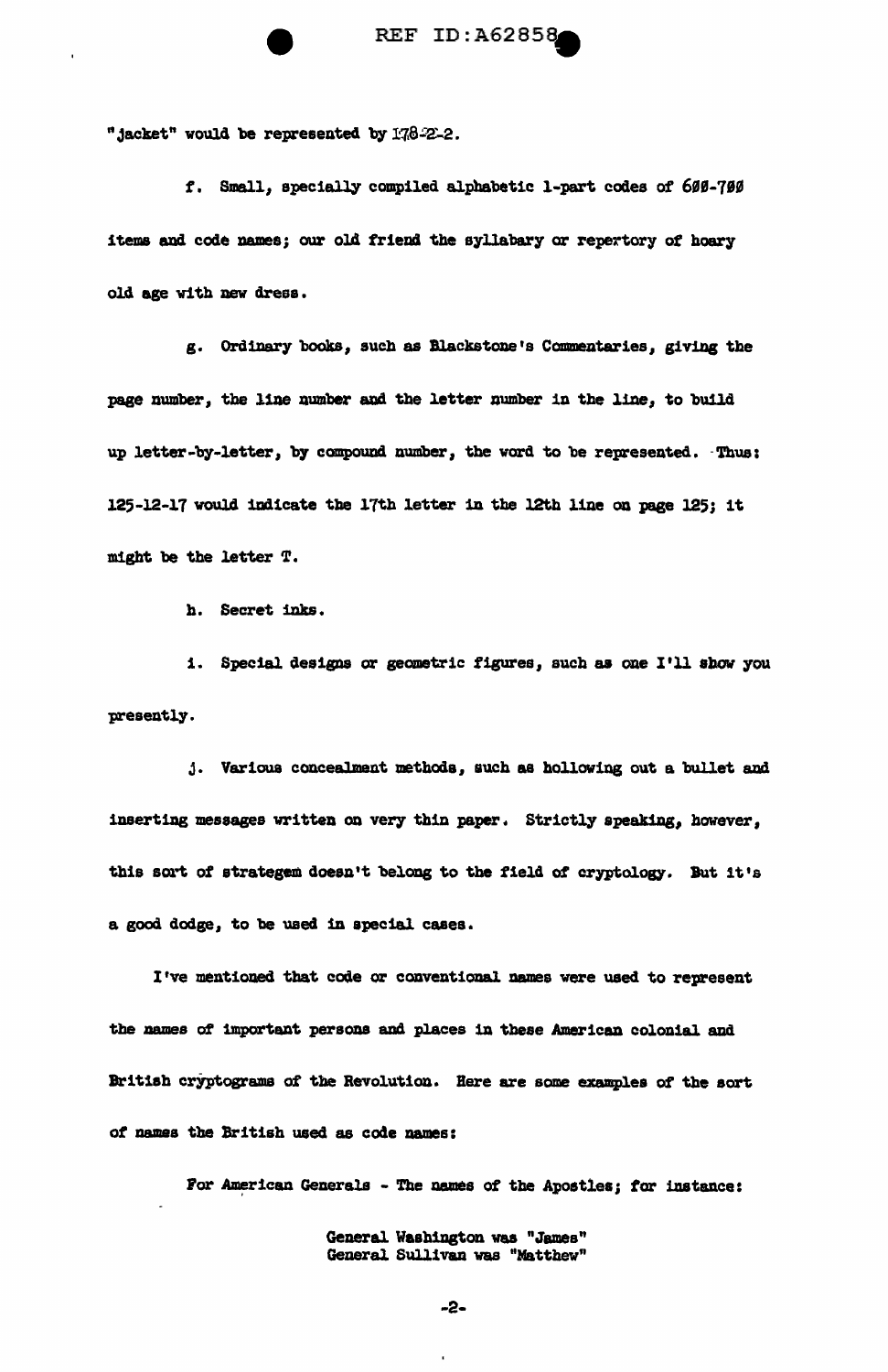| Names of Cities (Philadelphia – Jerusalem<br>(Detroit – Alexandria ) |                                                |                                                 |
|----------------------------------------------------------------------|------------------------------------------------|-------------------------------------------------|
| <b>Names of Rivers</b><br>and Bays                                   | ( Susquehanna - Jordan<br>( Delaware - Red Sea |                                                 |
| <b>Miscellaneous:</b>                                                | <b>Indians</b><br><b>Congress</b>              | <b>Pharisees</b><br>$\blacksquare$<br>Synagogue |

Here's a very interesting slide, a British cipher message of the vintage 1781. It was deciphered before finding the key, always a neat trick when or if you can do it. Here's the key--the title page of the then current British Army List!

REF ID: A62858

I'm sure you've learned as school children all about the treasonable conduct of Benedict Arnold when he was in command of the American Forces at West Point; but you probably don't know that practically all his exchanges of communications with Sir Henry Clinton, Commander of the British Forces in America, were in cipher, or in invisible inks. Here's an interesting slide showing one of Arnold's cipher messages, in which he offers to give up West Point for L20,000. Here's another one in which he gave the British information which might have led to the capture of his commander-in-chief, General Washington--but Washington was too smart to be ambushed--he went by a route other than the one he said he'd take.

You may find this next slide interesting as an example of the special sort of mask or grille used by Arnold and by the British in their negotiations with him. The real or significant text is written in lines outlined by an hour-glass figure and then dummy words are supplied to fill up the lines so

 $-3-$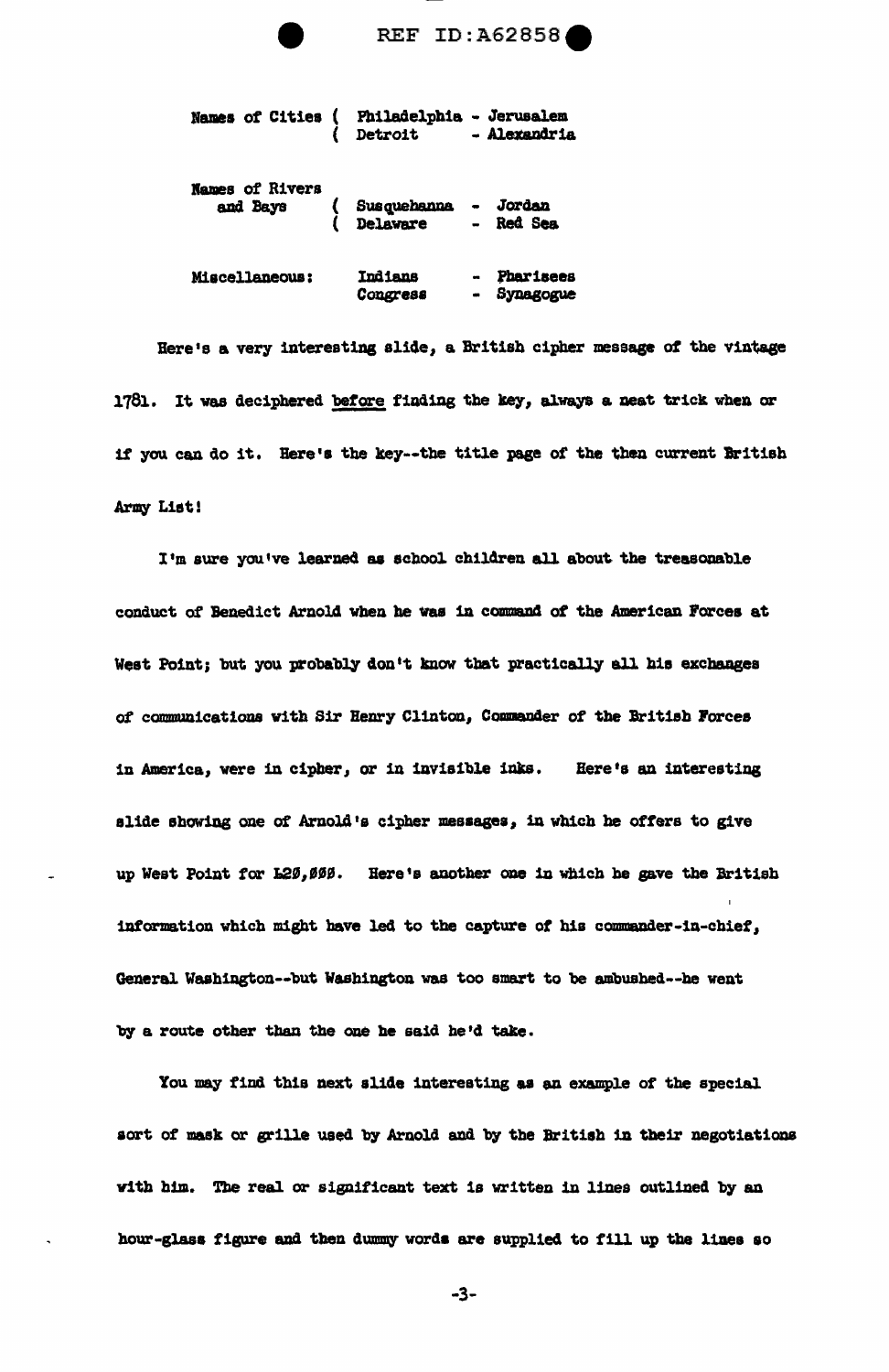

that the entire letter apparently makes good sense. To read the secret meesage you're supposed to have the same size hour-glass figure that was used to conceal the message. The significant text in this example is underlined:

> "You will have heard Dr. Sir I doubt not only before you can have reached you that Sir W. Bowe is gone from hence. The rebels imagine that he is gone to the Lakewood, by this time. However he has filled Chesapeake Bay with surprise and terror  $\cdots$  etc."

Arnold even used the trick, mentioned above in method j, that was quite similar to one used recently by the Russian apy, Colonel Abel, who  $\cdot$ was arrested in New York in June 1957, tried and convicted, and 1a still languishing in a Federal prison. Here's a picture of the gentleman. How would you like to meet up with him suddenly some dark night at a secret rendezvous?

Here's one Benedict Arnold message that has never been deciphered.

There was an American who seems to bave been the Revolution's one-man National Security Agency, for he was the one and only cryptologic expert Congress had, and, it is claimed, he managed to decipher nearly all, if not all, of the British code messages obtained in one way or another by the Americans. Of course, the chief way in which enemy messages could be obtained in those days was to capture couriers, knock them out or knock them off, and take the messages from them. This was very rough stuff,

-4-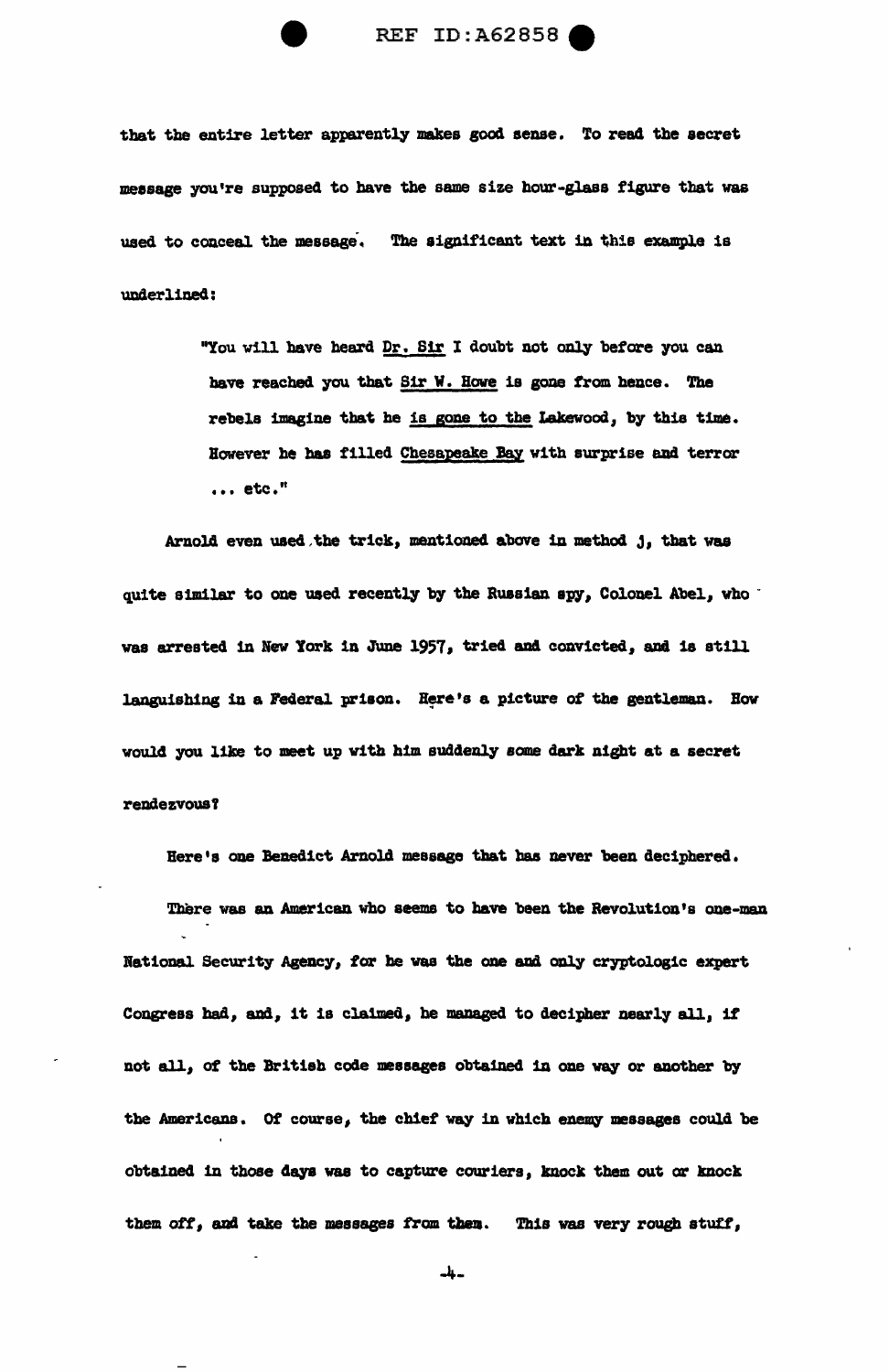

compared to getting the material by radio intercept, as we do nowadays.

I think you•ll be interested to hear a bit more about that one-man BSA. His name was James Lovell and besides being a self-trained cryptologist, he was also a member of the Continental Congress. There's on record a very interesting letter which he wrote to General Nathaniel Greene, with a copy to General Washington. Here it is.

## Philadelphia, Sept. 21, 1780

### Sir:

You once sent some papers to Congress which no one about you could decipher. Should such be the case with some you have lately forwarded I presume that the result of my pains, herewith sent, will be useful to you. I took the papers out of Congress, and I do not think it necessary to let it be known here what my success has been in the attempt. For it appears to me that the Enemy make only such changes in their Cypher when they meet with misfortune, (as makes a difference in position only to the same alphabet) and therefore if no talk of Discovery is made by me here or by your Family you may be in chance to draw Benefit this campaign from my last Night's watching.

I am Sir with much respect.

Your Friend, JAMES LOVELL

In telling you about Lovell I should add to my account of that interesting era in cryptologic history an episode I learned about only recently. When a certain message of one of the generals in command of a rather large force of Colonials came into Clinton's possession he sent it off post haste to London for solution. Of course, Clinton knew it was going to take a lot of time for the message to get to London, be solved and returned to America.--and he was

-5- c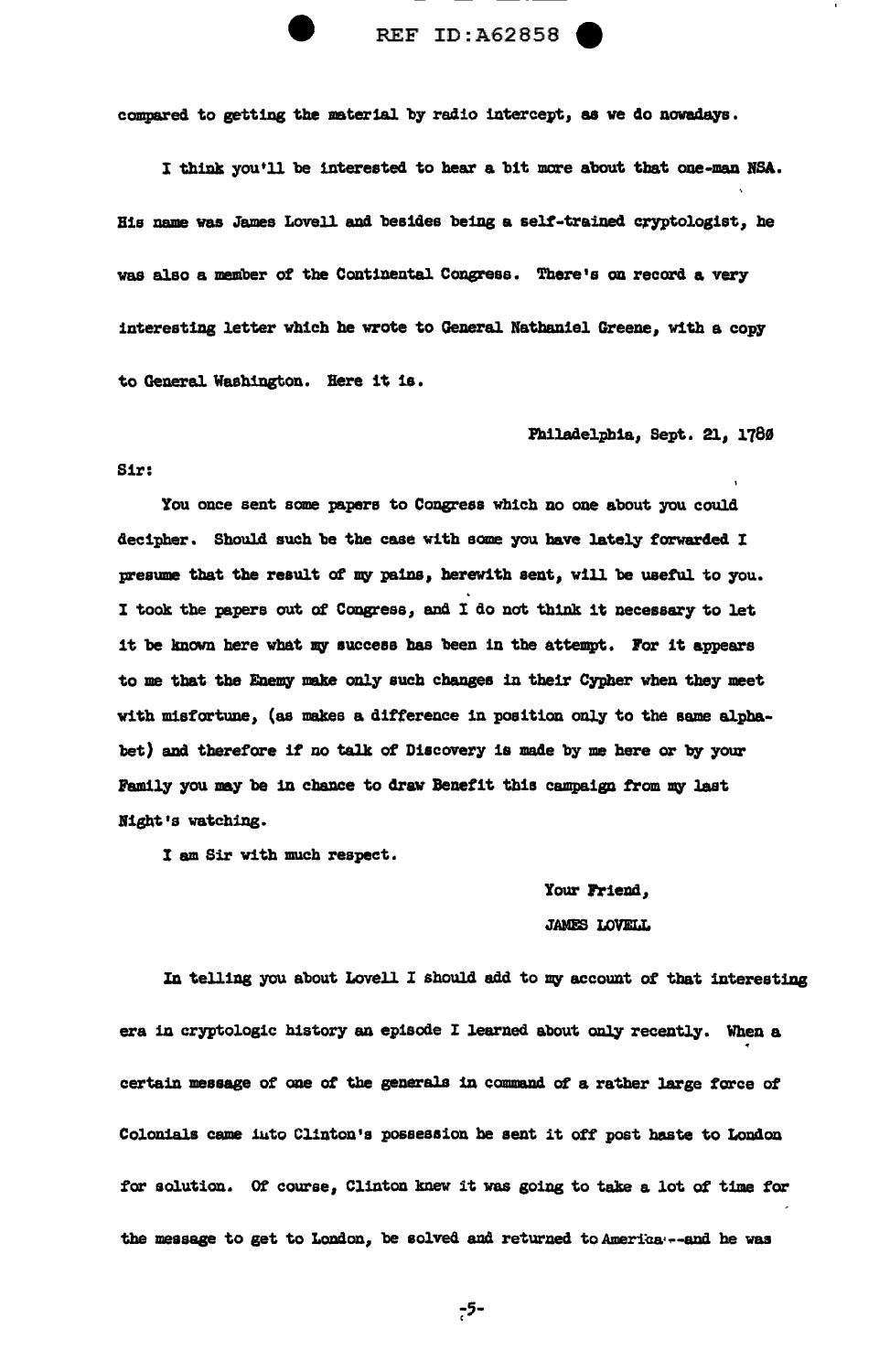naturally a bit impatient. He felt he couldn't afford to wait that long. Now it happened that in his command there were a couple officers who fancied themselves to be cryptologists and they undertook to solve the message, a copy of which had been made before sending the original off to London. Well, they gave Sir Henry their solution and he acted upon it. The operation turned out to be a dismal failure, because the solution of the would-becryptanalysts happened to be quite wrong! The record doesn't say what Clinton did to those two unfortunate cryptologists when the correct solution arrived from London some weeks later. By the way, you may be interested in learning that the British operated a regularly-established cryptanalytic bureau as early as in the year  $163$ f and it continued to operate until the end of July 1844. Then there was no such establishment until World War I. I wish-there were time to tell you some *ot* the details of that fascinating and little known bit of British history.

There's also an episode I learned about only very recently, which is so amusing I ought to share it with you. It seems that a certain British secret agent in America was sent a message in plain English, giving him instructions from his superior. But the poor fellow was illiterate and there wasn't anything to do but call upon the good offices of a friend to read it to him. He found such a friend, who read him his instructions. What he didn't know, however, was that the friend who'd helped him was one of General Washington's secret agents?

-6-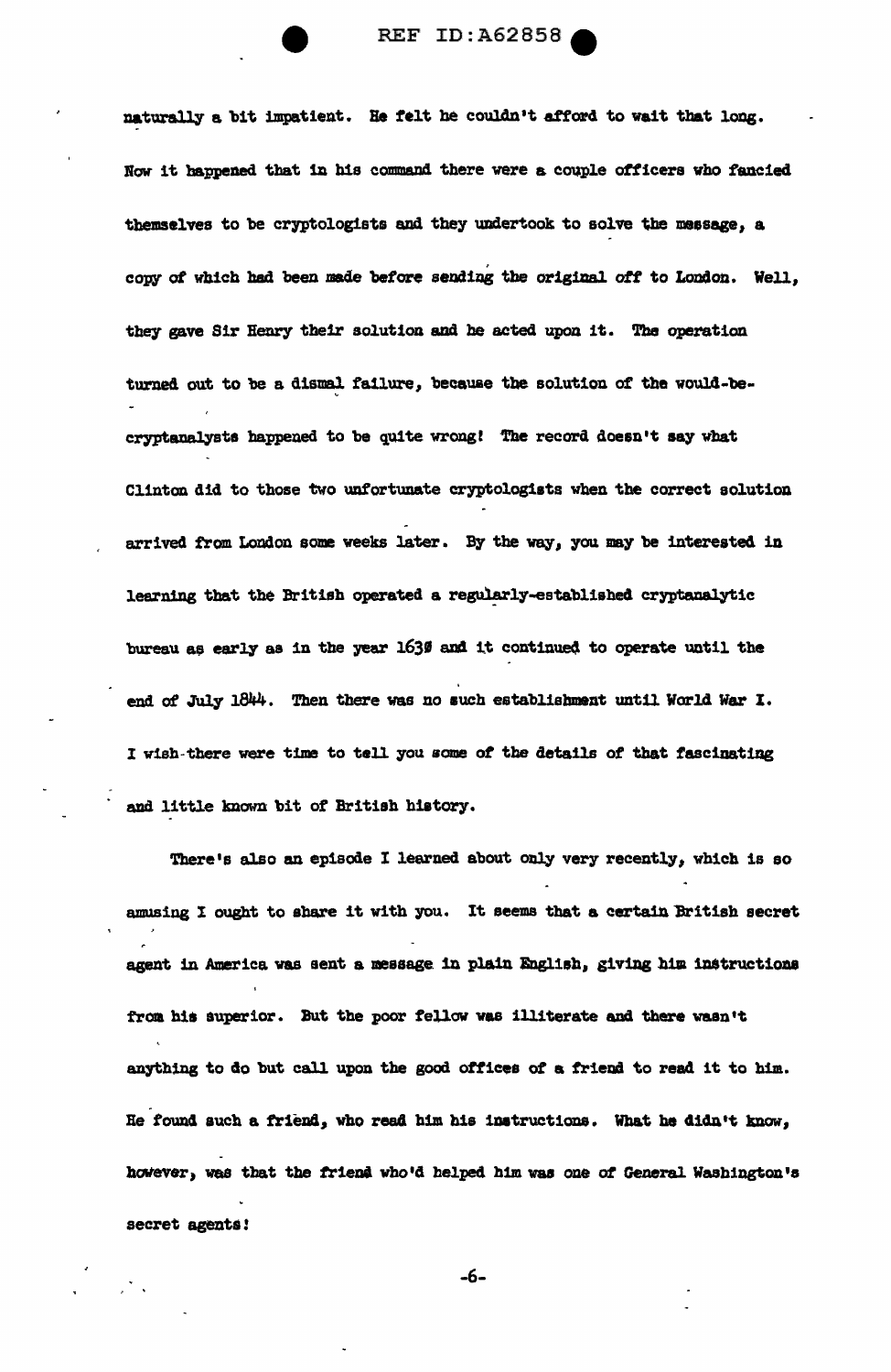The next slide shows a picture of one of several syllabaries used by Thomas Jefferson. It is constructed on the so-called two-part principle which was explained in the preceding lecture. This is a portion of the encoding section, and here's a portion of the decoding section, in which the code equivalents are in numerical order accompanied by their meanings as assigned them in the encoding section. This sort of system, which, as I've already explained, was quite popular in Colonial times as in the early days of Italian cryptography, is still in extensive use in some parts of the world. Jefferson was an all-around genius, and I shall have something to say about him and cryptography in a subsequent lecture.

A few minutes ago I mentioned Benjamin Franklin's cipher system, which, if used today, would be difficult to solve, especially if there were only a small amount of traffic in it. Let me show you what it was. Franklin took a rather lengthy passage from some book in French and numbered the letters successively. These numbers then became equivalents for the same letters in a message to be sent. Because the key passage was in good French, naturally there were many variants for the letter E--in fact, there were as many as one would expect in normal plain-text French; the same applied to the other high-frequency letters such as  $R$ ,  $N$ ,  $S$ ,  $I$ , etc. What this means, of course, is that the high-frequency letters in the plain text of any message to be enciphered could be represented by many different numbers and a solution on the basis of frequency repetitions would be very much

 $-7-$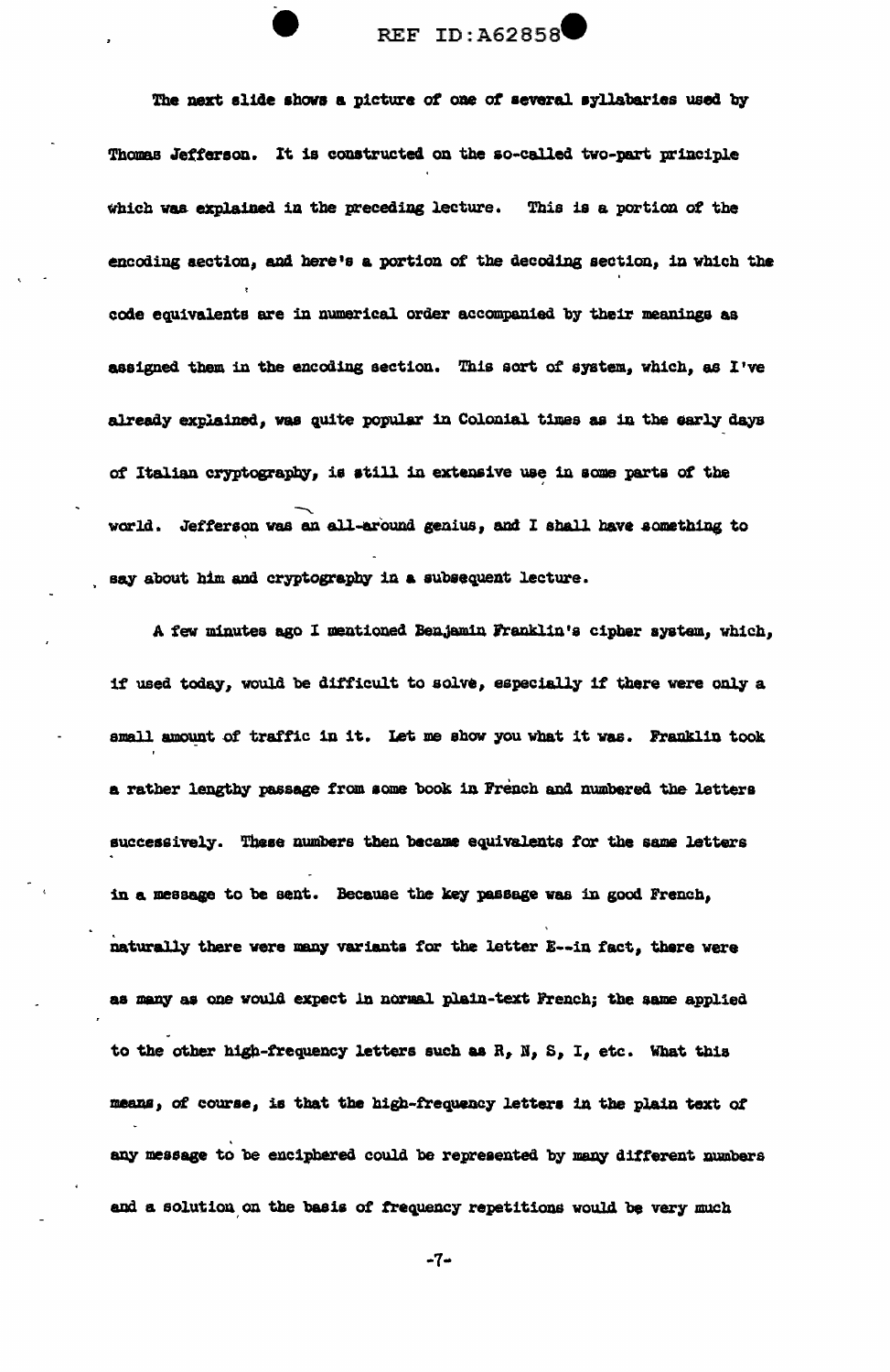**REF ID: A62858** 

hampered by the presence of many variant values for the same plain-text letter. Here you can see this very clearly.

I know of but one case in all our U.S. history in which a resolution of Congress was put out in cryptographic form. Here's a slide which shows it-a resolution of the Revolutionary Congress dated 8 February 1782.

Interest in cryptology in America seems to have died with the passing of Jefferson and Franklin. But if interest in cryptology in America wasn't very great, if it existed at all after the Revolution, this was not the case in Europe. Books on the subject were written, not by professionals, perhaps, but by learned amateurs, and I think you will find some of them in the NSA library if you're interested in the history of the science. Here's the frontispiece of a French book the title of which I translate as "Counterespionage, or keys for all secret correspondence." It was published in Paris in 1793. Here's Dr. Cryppy himself, and this is perhaps a breadboard model of a GS-11 research analyst, or maybe an early model of a WAC.

I am going to take a bit of time now to tell you something about Egyptian hieroglyphics, not only because I think that that represents the next and a great landmark in the history of cryptology, but also because the story is of general interest to any aspiring cryptologist. About 1821 a Frenchman, Champollion, startled the unscholarly world by beginning to publish translations of Egyptian hieroglyphics, although in the budding new field of Egyptology much had already transpired and been published. Here's a picture of the

 $-8-$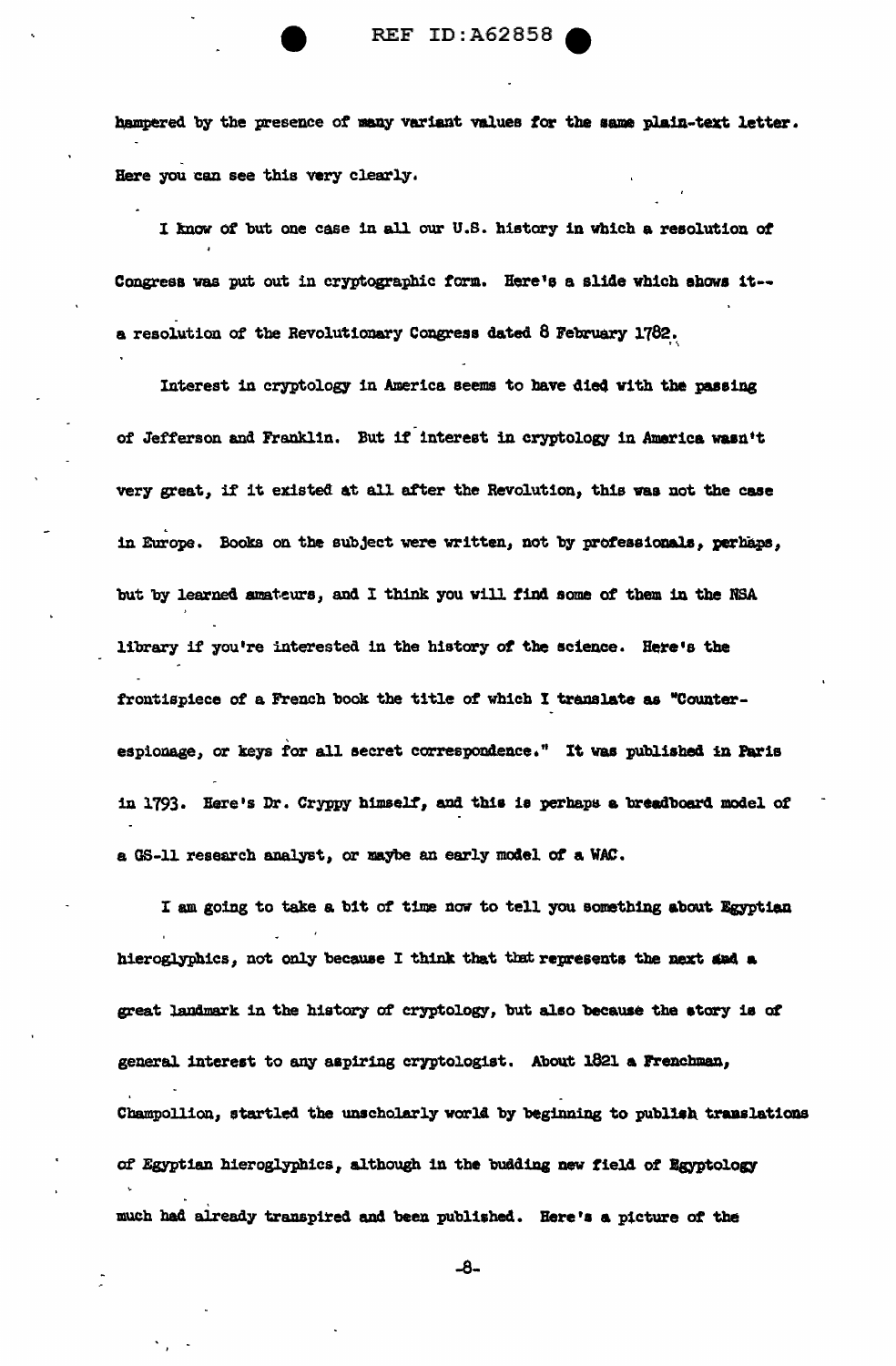

REF ID:A62858

gentleman and here's a picture of the great Napoleonic find that certainly facilitated and perhaps made possible the solution of the Egyptian hieroglyphic writing--the Rosetta Stone, which was found in 1799 at Rashid, or, as the Europeans call it, Rosetta, a town in northern Egypt on the west bank of the Rosetta branch of the Nile. Rosetta was in the vicinity of Napoleon's operations which ended in disaster and when the peace treaty was written, Article XVI of it required that the Rosetta Stone, the significance of which was quickly understood by both the conquered French and victorious British comanders, be shipped to London, together with certain other large antiquities. The Rosetta Stone still occupies a prominent place in the important exhibits at the British Museum. The Rosetta Stone is a bi-lingual inscription, because it is in Egyptian and also Greek. The Egyptian portion consists of two parts, the upper one in hieroglyphic form, the lower one in a sort of cursive script, also in Egyptian but called "Demotic". It was soon realized that all three texts were supposed to say the same thing, of course, and since the Greek could easily be read it served as what in cryptanalysis we call a "crib". Any time you are lucky enough to find a crib it saves you hours of work. It was by means of this bi-lingual inscription that the Egyptian hieroglyphic writing was finally solved, a feat which represented the successful solution to a problem the major part of which was linguistic in character. The cryptanalytic part of the task was relatively simple. Nevertheless, I think that anyone who aspires to become a professional cryptologist should

-9-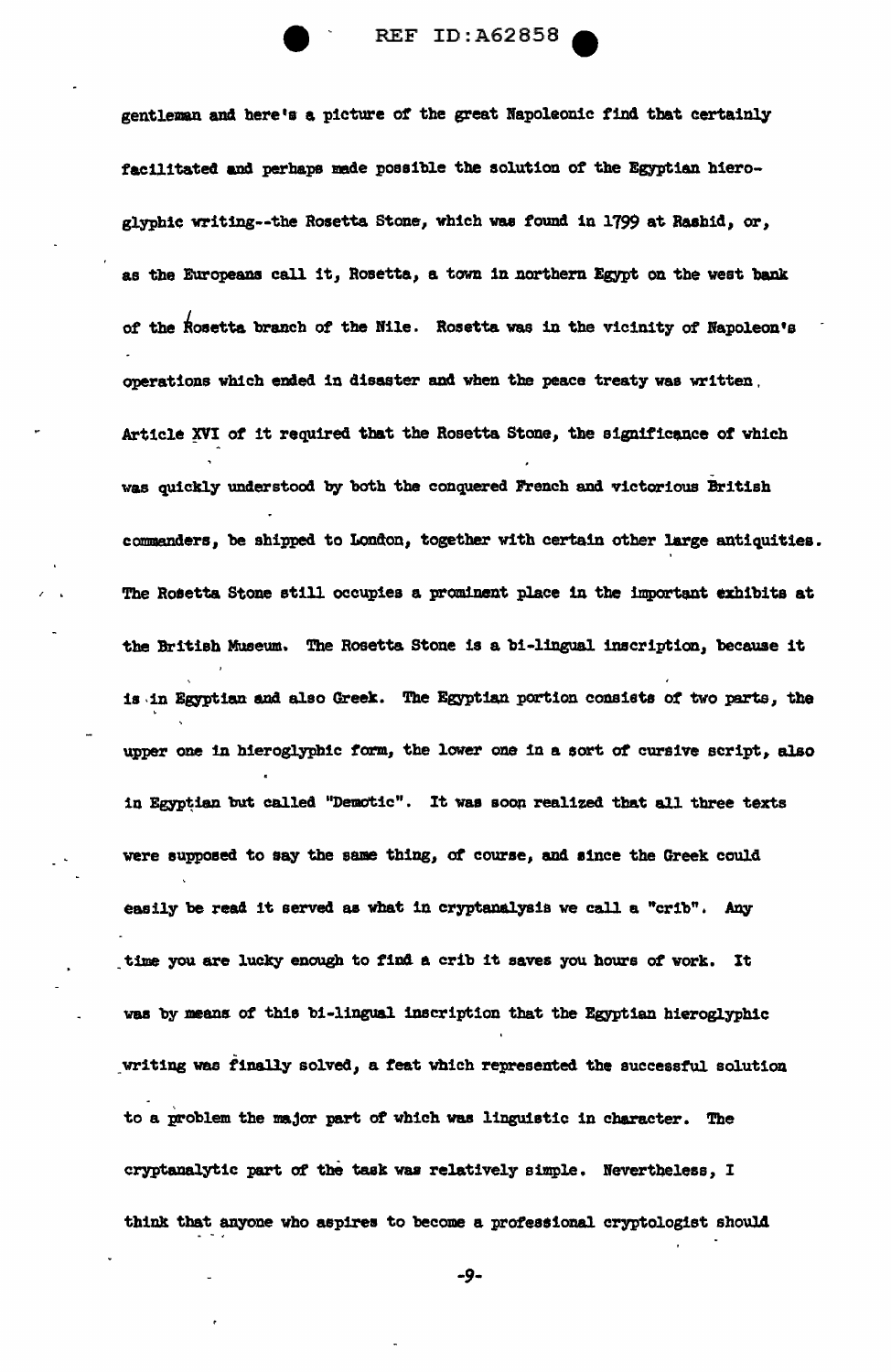

have some idea as to what that cryptanalytic feat was, a feat which some mofessor--but not of cryptologic science, I think it was Professor Norbert Wiener, of the Massachusetts Institute of Technology--said was the greatest cryptanalytic feat in history. We shall see how wrong the good professor was, because I'm going to demonstrate just what the feat really amounted to by showing you some simple pictures.

First, let me remind you that the Greek text served as an excellent crib for the solution of both Egyptian texts, the hieroglyphic and the Demotic, the latter merely being the conventional abbreviated and modified form of the Hieratic character or cursive form of hieroglyphic writing that was in use in the Ptolemaic Period.

The initial step was taken by a Reverend Stephen Weston who made a translation of the Greek inscription which he read in a paper delivered before the London Society of Antiquaries in April 1862.

In 1818 Dr. Thomas Young, the physicist who first proposed the wave theory of light, compiled for the 4th volume of Encyclopedia Britannica, published in 1819, the results of his studies on the Rosetta Stone and among them there was a list of several alphabetic Egyptian characters to which, in most cases, he had assigned correct values. He was the first to grasp the idea of a phonetic principle in the Egyptian hieroglyphs and he was the first to apply it to their decipherment. He also proved something which others had only suspected, namely, that the hieroglyphs in ovals or

 $-10-$ 

 $\lambda$ 

الا تن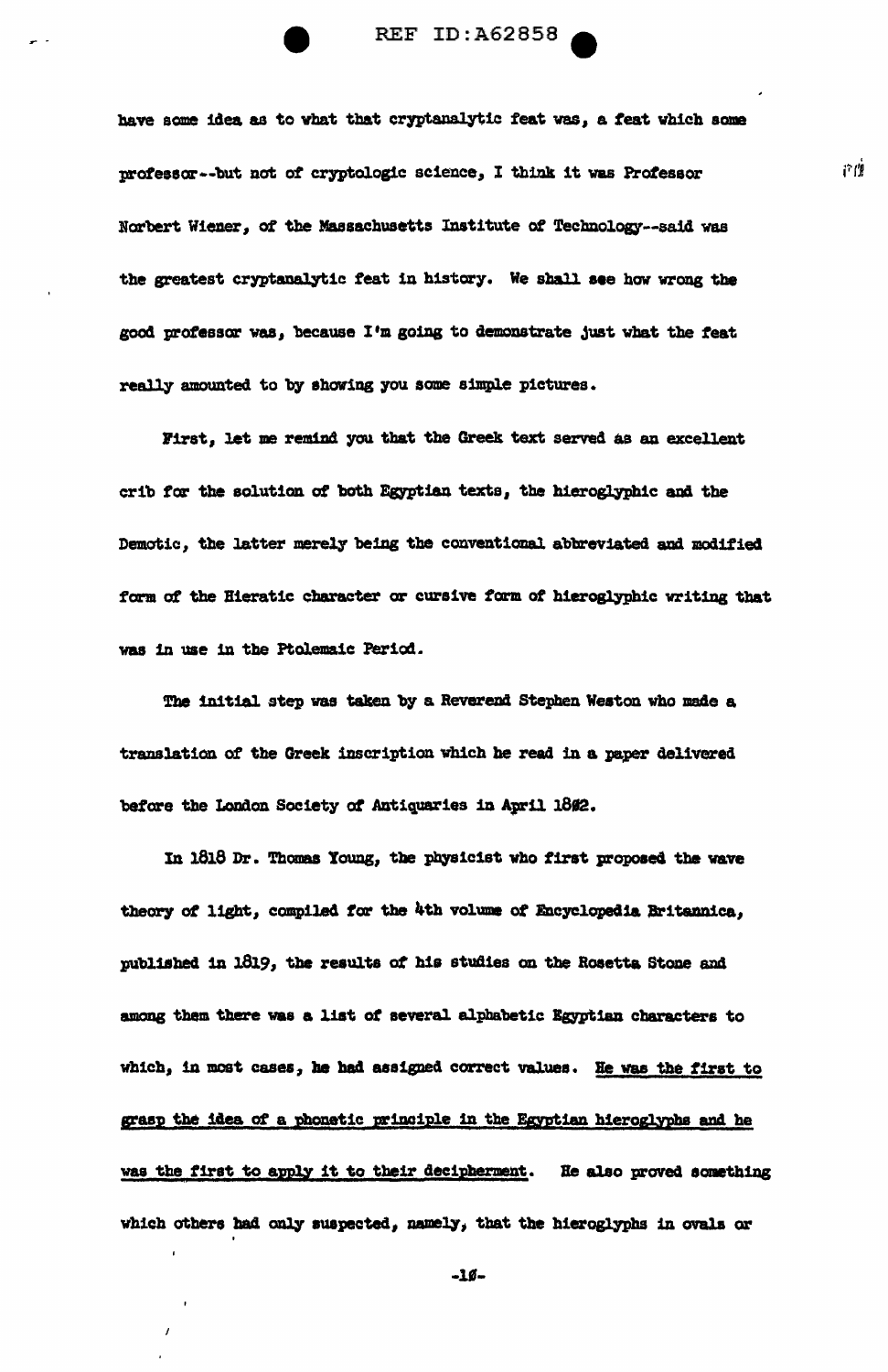

cartouches were royal names. But Young's name is not associated in public mind with the decipherment of Egyptian hieroglyphics--that of Champollion is very much so. Yet much of what Champollion did was based upon Young's work. Perhaps the greatest credit should go to Champollion for recognizing the major importance of an ancient language known as Coptic as a bridge that could lead to the decipherment of the Egyptian hieroglyphics. As a lad of seven he'd made up his mind that he'd solve the hieroglyphic writing and in the early years of the 19th Century he began to study Coptic. In his studies of the Rosetta Stone his knowledge of Coptic, a language the knowledge of which had never been lost, enabled him to deduce the phonetic value of many syllabic signs, and to assign correct readings to many pictorial characters, the meanings of which became known to him from the Greek text on the Stone.

The following step-by-step account of the solution is taken from a little brochure entitled The Rosetta Stone, published by the Trustees of the British Museum. It was written in 1922 by E. A. Wallis Budge and was revised in 1950. I quote:

"The method by which the greater part of the Egyptian alphabet was recovered is this: It was assumed correctly that the oval or "cartouche" as it is called, always contained a royal name. There is only one cartouche (repeated six times with slight modifications) on the Rosetta Stone, and this was assumed to contain the name of

 $-11-$ 

 $\overline{\phantom{0}}$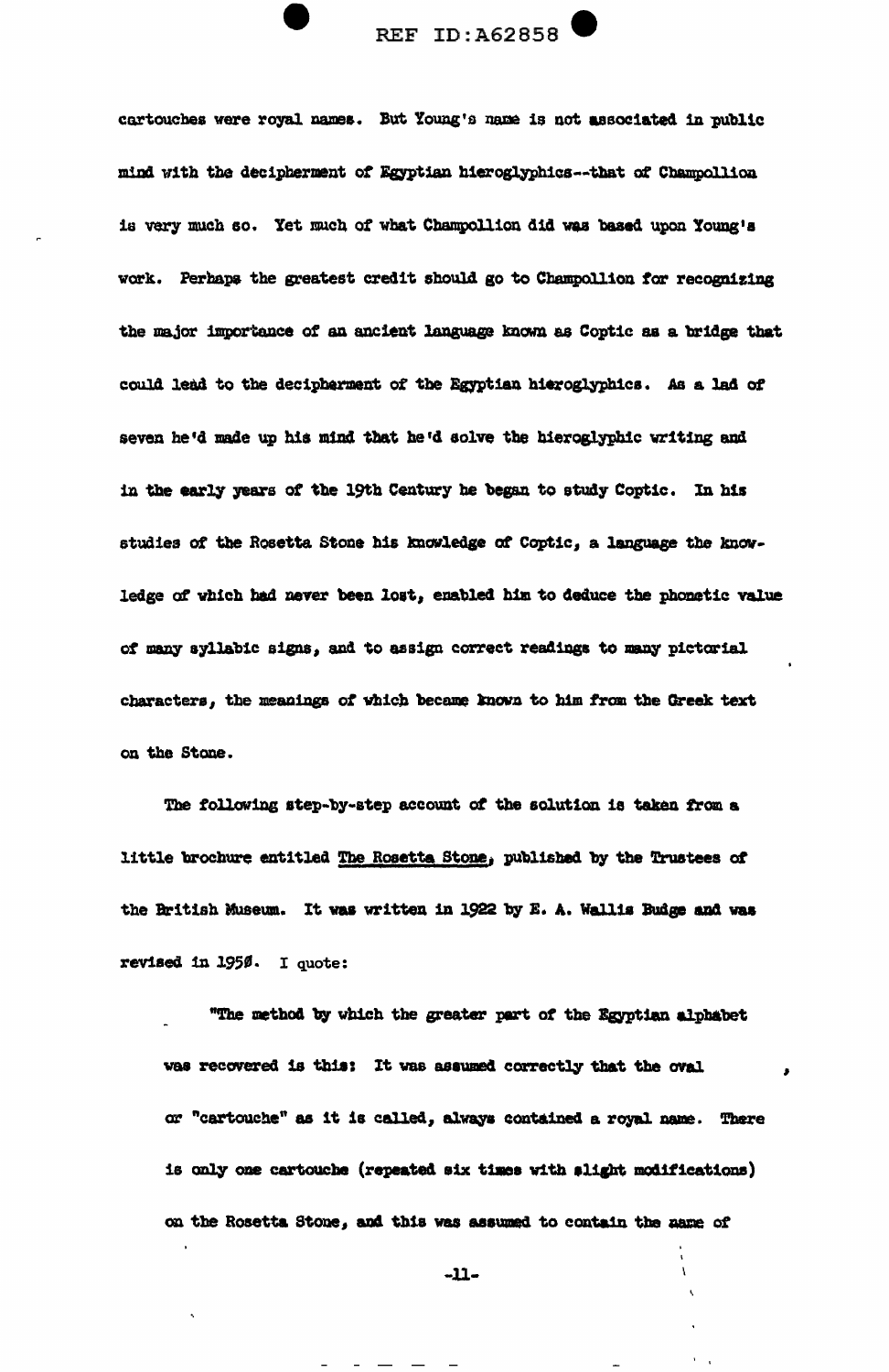Ptolemy, 'because it was certain from the Greek text that the inacription concerned a Ptolemy. It was also assumed that if the cartouche did contain the name of Ptolemy, the characters in it would have the sounds of the Greek letters, and that all together they would represent the Greek form of the name of Ptolemy. Now on the obelisk which a certain Mr. Bankes had brought from Philae there was also an inscription in two languages, Egyptian and Greek. In the Greek portion of it two royal names are mentioned, that is to say, Ptolemy and Cleopatra, and on the second face of the obelisk there are two cartouches, which occur close together, and are filled with hieroglyphs which, it was assumed, formed the Egyptian equivalents of these names. When these cartouches were " compared with the cartouche on the Rosetta Stone it was found that one of them contained hieroglyphic characters that were almost identical with those which filled the cartouche on the Rosetta Stone. Thus there was good reason to believe that the cartouche on the Rosetta Stone contained the name of Ptolemy written in hieroglyphic characters. The forms of the cartouches are as follows:

On the Rosetta Stone

On the Obelisk from Philae

In the second of these cartouches this single sign (point it out) takes the place of these three signs (point them out) at the end of the first cartouche. • How it bas already been said that the name of Cleopatra was found in Greek on the Philae Obelisk, and the cartouche which was assumed to

... 12-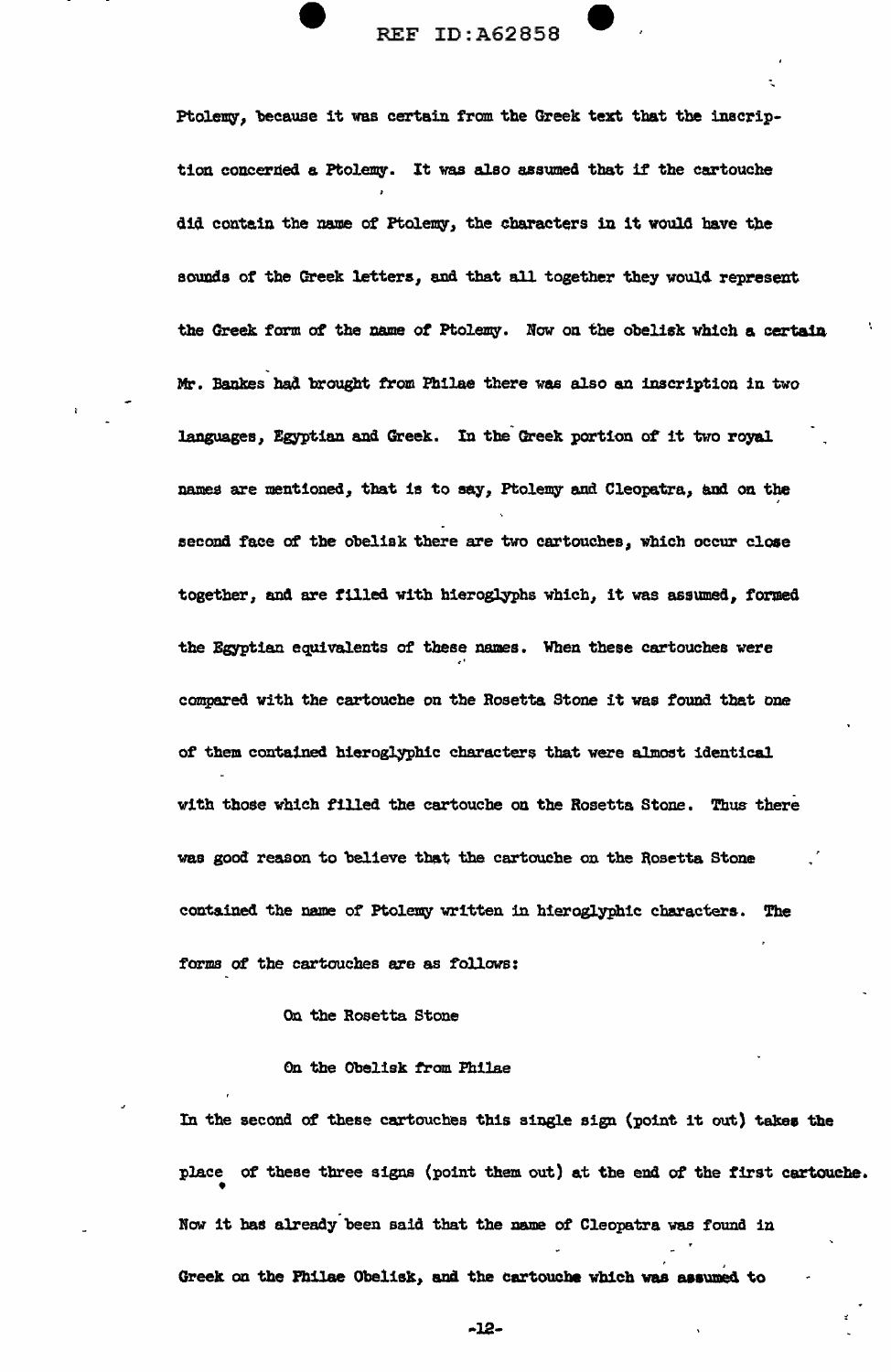contain the Egyptian equivalent to this name appears in this form;

Taking the cartouches which were supposed to contain the names of Ptolemy and Cleopatra from the Fhilae Obelisk, and numbering the signs we have:

Ptolemy, A.

## Cleopatra, B.

Now we see at a glance that No. 1 in A and No. 5 in B are identical, and judging by their position only in the names they must represent the letter P. No. 4 in A and No. 2 in B are identical, and arguing as before from their position they must represent the letter L. As L is the second letter in the name of Cleopatra, the sign No. 1 (point) must represent K. Now in the cartouche of Cleopatra we know the values of Signs Nos. 1, 2 and 5, so we may write them down thus:

In the Greek form of the name of Cleopatra there are two vowels between the L and the P, and in the hieroglyphic form there are two hieroglyphs, this (point) and this (point), so we may assume that this one is E and this one is 0. In some forms of the cartouche of Cleopatra No. 7 the hand is replaced by a half circle, which is identical with No. 2 in A and No. 19 in B. As T follows P in the name Ptolemy, and as there is a T in the Greek form of the name of Cleopatra, we may assume that the half circle and the hand have substantially the same sound, and that that sound is T. In the Greek - form of the name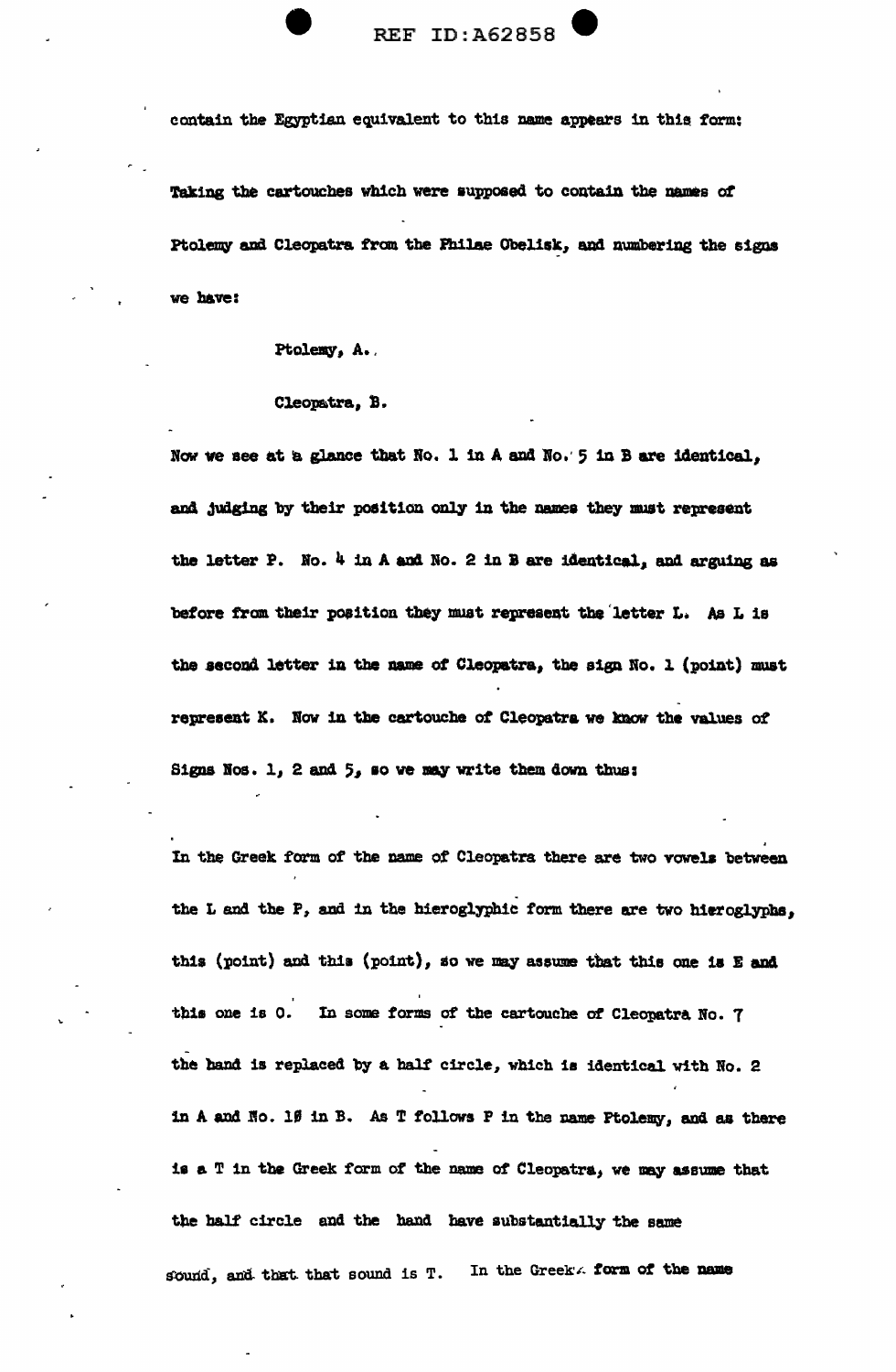



Thomas Young noticed that the settwo signs always followed the name of a goddess, or queen, or princess, and the other early decipherers regarded the two signs as a mere feminine termination. The only sign for which we have no phonetic equivalent is No.  $\delta$ , the lens, and it is obvious that this must represent R. Inserting this value in the cartouche we have the name of Cleopatra deciphered. Applying now the values which we have learned from the cartouche of Cleopatra to the cartouche of Ptolemy we may write it thus:

We now see that the cartouche must be that of Ptolemy, but it is also clear that there must be contained in it many other hieroglyphs which do not form part of his name. Other forms of the cartouche of Ptolemy are found, even on the stone, the simplest of them written thus:

(point out on slide) . It was therefore evident that these other signs were royal titles corresponding to those found in the Greek text on the Rosetta Stone meaning "ever-living, beloved of Ptah." Now the Greek form of the name Ptolemy, i.e. Ptolemaios, ends with S. We may assume therefore that the last sign in the simplest form of the cartouche given above has the phonetic value of S. The only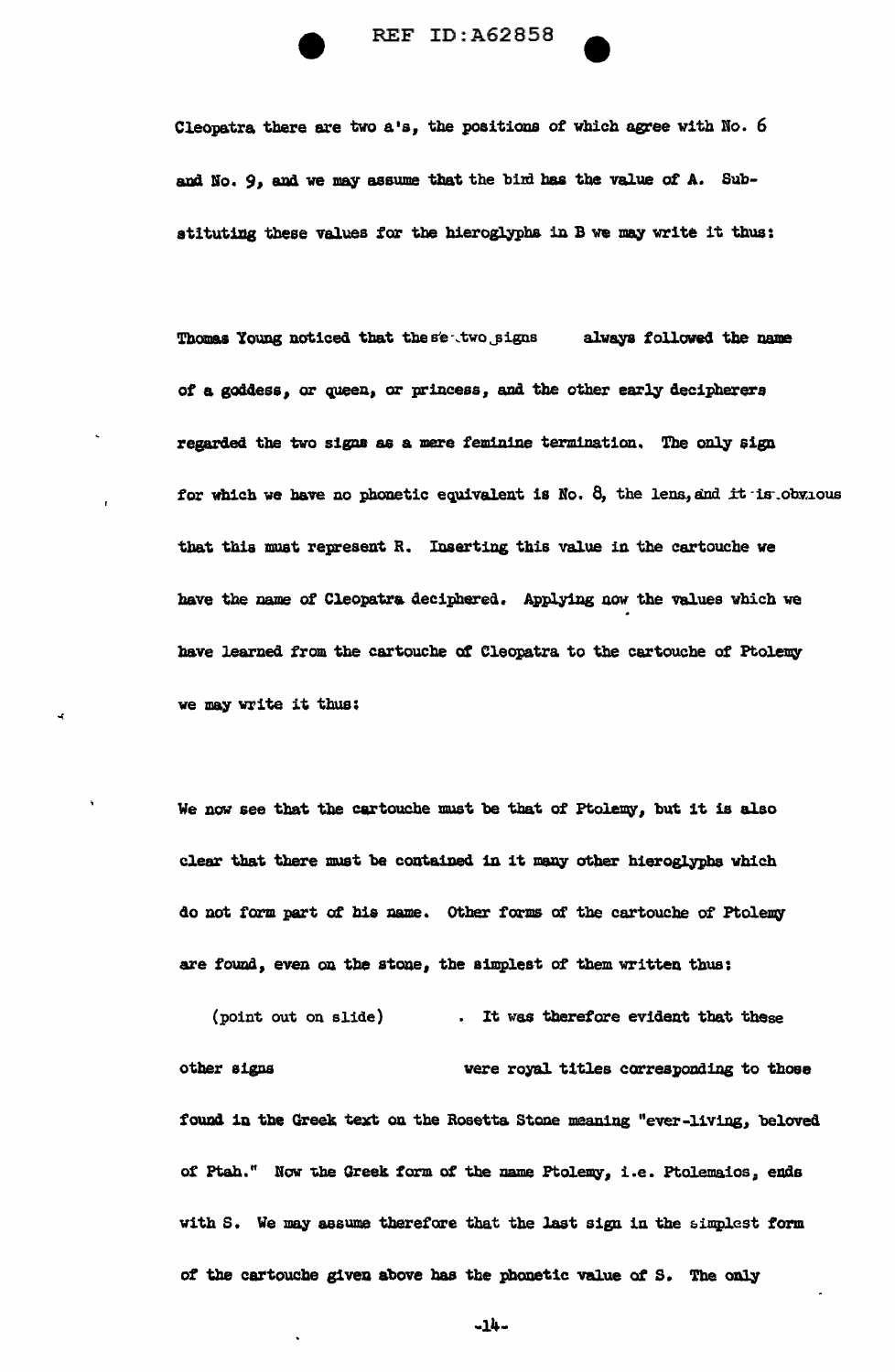hieroglyphs now doubtful are (this) and (this), and their position in the name of Ptolemy suggests that their phonetic values must be M and some vowel sound in which the I sound predominates. These values. which were arrived at by guessing and deduction, were applied by the early decipherers to other cartouches, e.g.:

ż

Now, in No. 1, we can at once write down the values of all the signs, viz., P. I. L. A. T. R. A, which is obviously the Greek name Philotera. In No. 2 we know only some of the hieroglyphs, and we write the cartouche thus: It was known

that running water sign occurs in the name Berenice, and that it represents N, and that this sign is the last word of the transcript of the Greek title "Kaisaros", and that it therefore represents some S sound. Some of the forms of the cartouche of Cleopatra begin with (this sign), and it is clear that its phonetic value must be K. Inserting these values in the above cartouche we have:

which is clearly meant to represent the name "Alexandros", or Alexander. The position of this sign (point) shows that it represented some sound of E or A.

Well, I've showed you enough to make fairly clear what the problem was and how it was solved.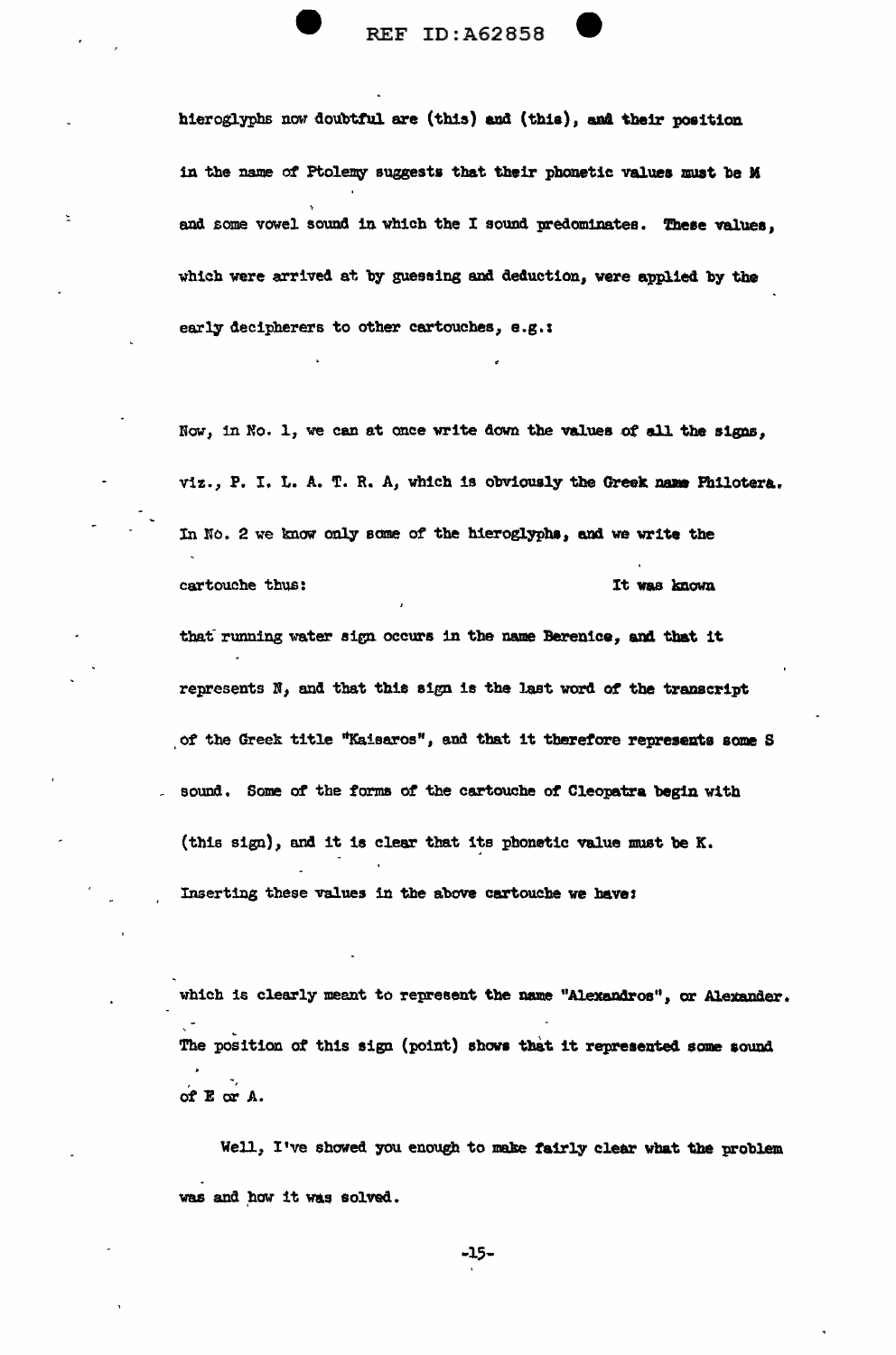**REF ID: A62858** 

That's the way in which the initial break was made in the decipherment of Egyptian hieroglyphics, and, as you may already have gathered, the cryptanalysis was of a very simple variety. It was very fortunate that the first attacks on Egyptian hieroglyphics didn't have to deal with enciphered writing. Yes, the Egyptians also used cryptography; there are "cryptographic hieroglyphics"! Here, for instance, is an example of substitution. That character in place of this one means "to speak".

Before leaving the story of Champollion's mastery of Egyptian hieroglyphic writing I think I should re-enact for you as best I can in words what he did when he felt he'd really reached the solution to the mystery. I'll preface it by recalling to you what Archimedes is alleged to have done when he solved a problem he'd been struggling with for some time. Archimedes was enjoying the pleasures of his bath and was just stepping out of the pool when the solution of the problem came to him like a flash. He was so overjoyed that he ran, naked through the streets shouting "Eureka! I've found - it, I've feund it." Well, likewise, when young Champollion one day had concluded he'd solved the mystery of the Egyptian hieroglyphics, he set out on a quick mile run to the building where his lawyer brother worked, stumbled into his brother's office, shouted: "Eugene, I've got it!", and flopped down to the floor in a trance where he is said to have remained immobile and completely out for five days. Don't let that sort of thing happen to you around here when and if you find the answer to a complex problem. The

 $-16-$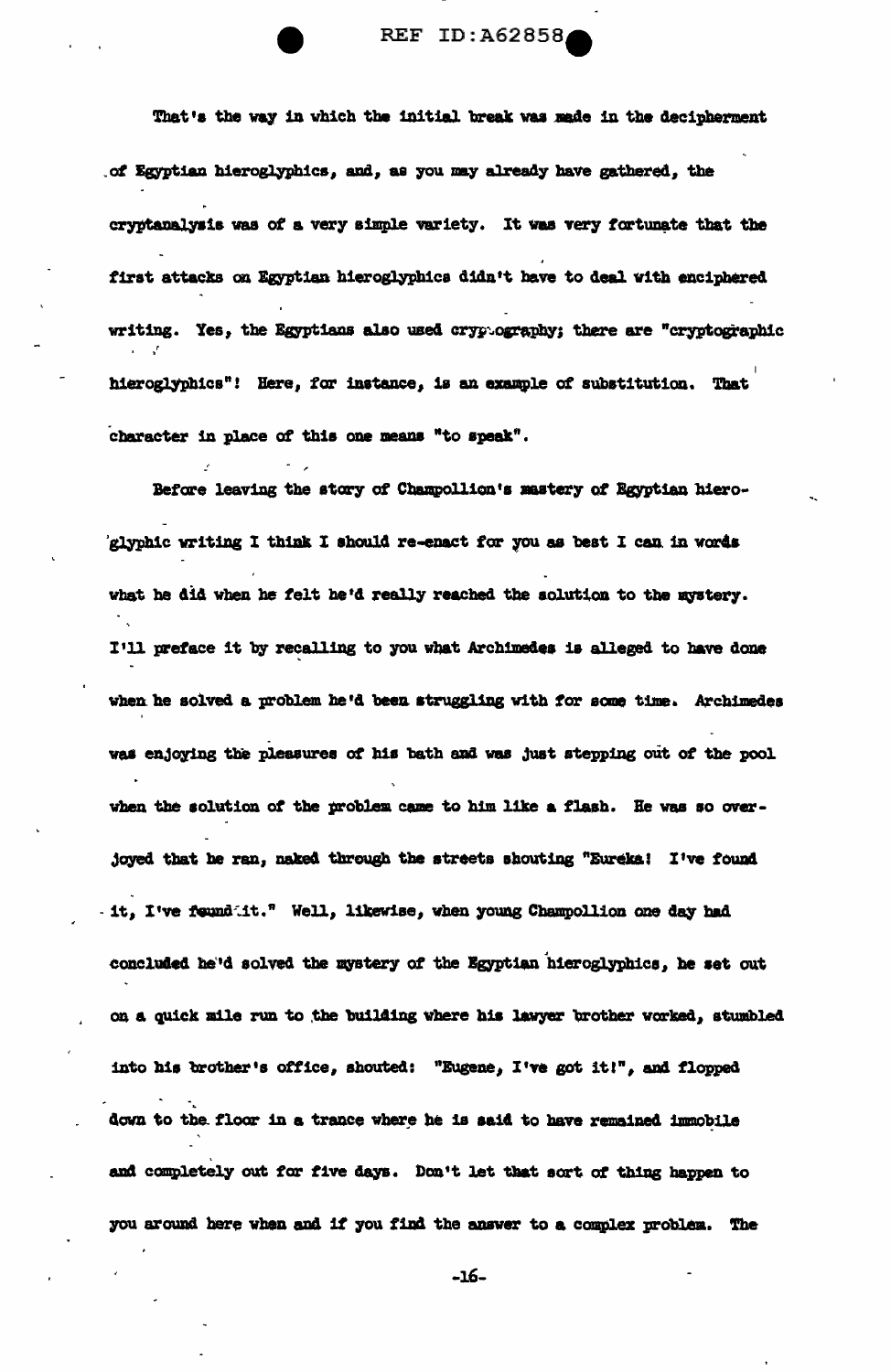char force will probably sweep you up and throw you into the secret trash. bin for disposition by burning.

I shouldn't leave this brief story of the cryptanalytic phases of the solution of the Egyptian hieroglyphic writing without telling you that there remain plenty of other sorts of writings which some of you may want to try your hand at deciphering when you've learned some of the principles and procedures of the science of cryptology. A list of thus-far undeciphered writings was drawn up for me by Professor Alan C. Ross of London University in 1945 and had 19 of them. Since 1945 only two have been deciphered, Minoan Linear A and Linear B writing. The Easter Island writing is said to have very recently been solved, but I'm not sure of that. There are some, maybe just a very few, who think the hieroglyphic writing of the Ancient Maya Indians of Central America may fall soon, but don't be too sanguine about that.

Should any of you be persuaded to tackle any of the still undeciphered writings in the list drawn up by Professor Ross, be sure you have an authentic case of an undeciphered language before you. Here's one that was written on a parchment, known as the Michigan Papyrus. It had baffled certain savants who had a knowledge of Egyptology who attempted to read it on the theory that it was some sort of variation--a much later modification-of Egyptian hieroglyphic writing. These old chaps gave it up as a bad job.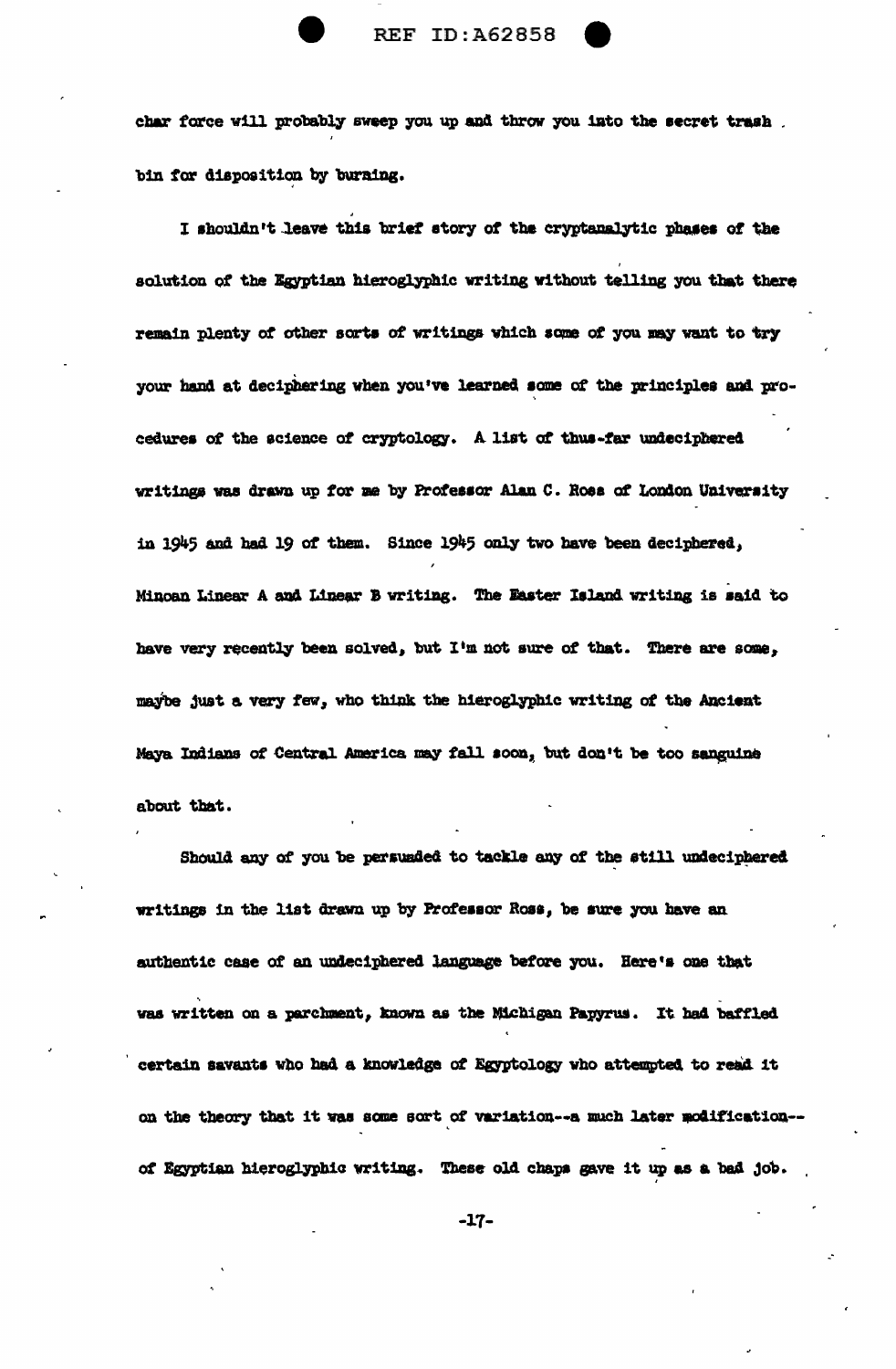Not too many years ago it came to the attention of a young man who knew very little about Egyptian hieroglyphics. He saw it only as a simple substitution cipher on some old language. He tackled the Michigan Papyrus on that basis and solved it. He found the language to be early Greek. And what was the purport of the writing? Well, it was a wonderful old Greek beautician's secret formulae for further beautifying lovely Greek young beauties--maybe the bathing beauties of those days.

There is one person I should mention before coming to the period of the Civil War, or, as some people prefer to call it, the war between the States, in U.S. history. I refer here to Edgar Allan Poe, who in 1842 or thereabouts, kindled an interest in cryptography by his famous story of "The Gold Bug", and by some articles on cryptography in newspapers and journals of the period. For his day he was certainly the best informed person in the U.S. on cryptologic matters outside the regular employees of Government departments interested in the subject, and in saying this I am assuming that cryptology was used to a limited extent by our Department of State for communicating with ambassadors and consuls abroad. I suppose that the Army and the Navy used codes but we'll come to them a little later, when I'll show you examples of them.

To return to Poe, one of our early columnists, there's an incident I'd like to tell you about in connection with a challenge he printed in one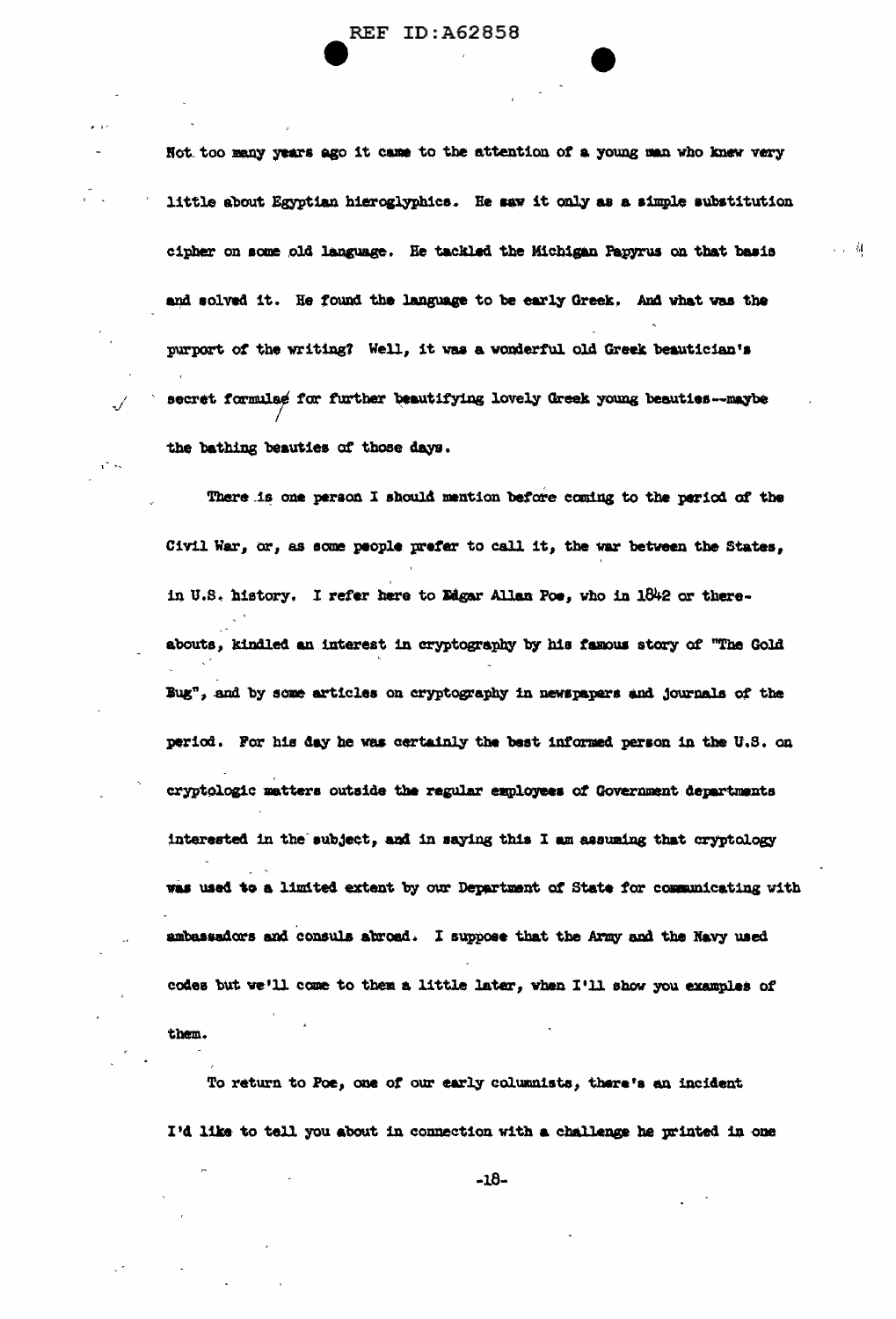**REF ID: A62858** 



AAASSI PULLER AND FINANCIAL of his columns, in which he offered to solve any cipher submitted by his readers. He placed some limitations on his challenge, which amounted to this--that the challenge messages should involve but a single alphabet with variants. In a later article Poe tells about the numerous challenge messages sent him and says: "Out of perhaps 199 ciphers altogether received, there was only one which we did not immediately succeed in resolving. This one we demonstrated to be an imposition--that is to say, we fully proved it a jargon of random characters, having no meaning whatever." I wish that cipher had been preserved for posterity, because it would be interesting to see what there was about it that warranted Poe in saying that "we fully proved it a jargon of random characters". Maybe I'm not warranted in saying of this episode that Poe reminds me of a ditty sung by a character in a play put on by some undergraduates of one of the colleges of Cambridge University in England. This character steps to the front of the stage and sings:

> "I am the Master of the College, What I don't know ain't knowledge."

Thus, Poe. What he couldn't solve wasn't a real cipher--a very easy out for any cryptologist up against something tough.

This completes the third lecture in this series. In the next one we shall come to that interesting period in cryptologic history in which codes and ciphers were used in this country in the War of the Rebellion, the War Between the States, the Civil War--you use your own pet designation for that terrible and costly struggle.

> $\frac{1}{\sqrt{2}}$  $-19-$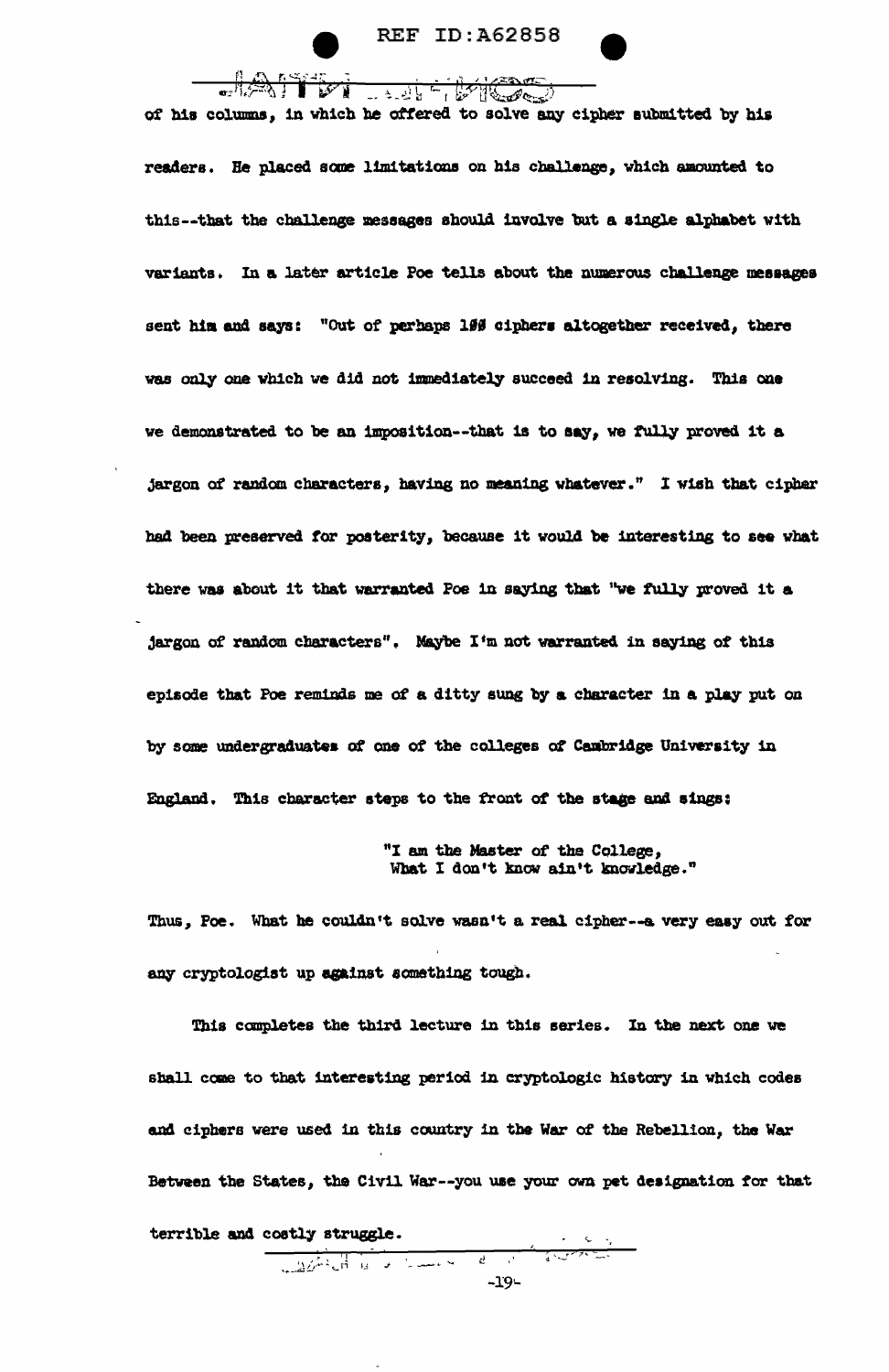REF ID: A62 858-

Some of you might like to know what the Rosetta Stone mossiphon was found to pay after it was read Well, it was a Decree passed by the General Council of Egyptian presto assambled of Hatophos ₽ to calcbrate the first commemoration of the coronation  $\maltese$ of Bloleny I, which weaut that the "Docese was  $\bar{\mathcal{R}}$ could in the span 196 B.C. The opening lines list the various titles of Ptolemy V and a series of epithts which proclaim the king's pretty fourard He gods, and his love for the Egyptais and his<br>country. In the second section of the meanphon are enumerated the benefits which the hot conformed upon Faypt -- 17 of Rew - and Sel read you the  $\mathcal{L}_{\mathcal{L}}$ some of them, for they sound quite makerne Remission of taxes due to the Crown. "Forgiveness 3 of debts our ly the people to the Crown, Rélease de proconcre who had been languishing in prison for years," "Abolition of press-gangs were permitted to return to Egypt and live Here. Reduction of the town on byosus - a kind of cloth. Reduction of tax on corn lands. I wonder